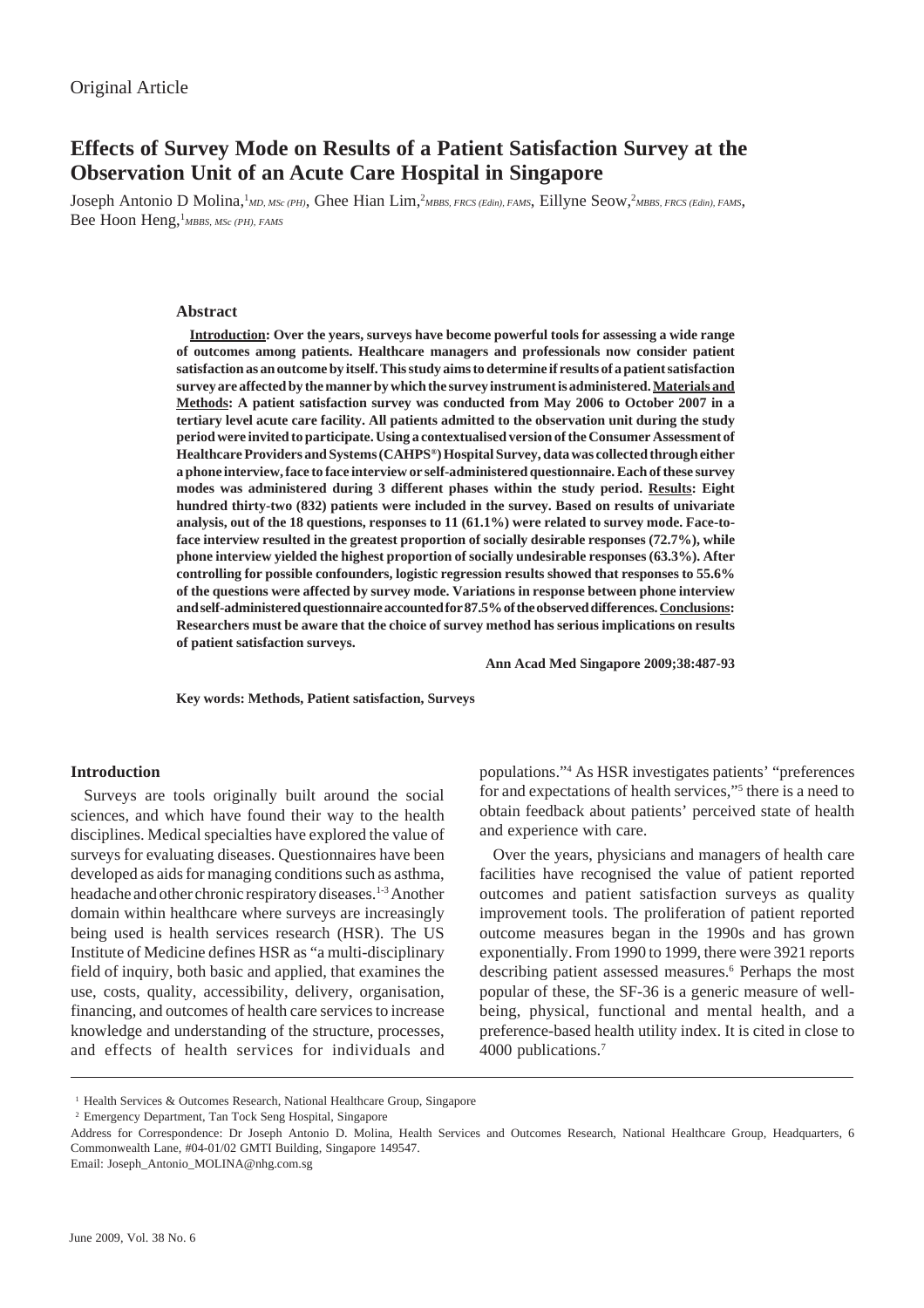After years of grappling with issues concerning the validity and reliability of surveys, whether the lay person is qualified to "judge" the performance of health professionals, getting the evidence into practice, and problems with older perception-based tools, the role of patient satisfaction surveys in health care quality improvement has become clearer. Advocates of performance improvement and health care quality particularly accreditation bodies, are powerful drivers of patient satisfaction surveys and patient reported outcomes. Instruments for obtaining feedback from patients have progressed from complaint reports to subjective rating scale type surveys, to experience-based episode of care centered satisfaction surveys.

The Consumer Assessment of Healthcare Providers and Systems (CAHPS®) Hospital Survey is one of the newer tools for assessing patients' satisfaction with quality of care. It is a product of a multi-year initiative of the Agency for Healthcare Research and Quality (AHRQ) to support the assessment of consumers' experiences with health care.8 This internationally validated tool was developed by a consortium of organisations which include the Centers for Medicare & Medicaid Services (CMS), Centers for Disease Control and Prevention, National Institute for Disability and Rehabilitation Research, Harvard Medical School, American Institutes for Research, Research Triangle Institute, Yale School of Public Health, and RAND Corporation. These tools are intended for a variety of users including patients, quality monitors, regulators, as well as provider organizations and health plans.<sup>9</sup> Unlike traditional surveys, CAHPS® questions are anchored on a specific episode of contact between the patient and healthcare professional. Rather than asking patients about their perceptions, questions focus on actual experiences during the care process. Instead of being asked to rate attributes of care, patients are asked if they received or experienced a specific quality of care indicator. It has been used in countries including the United States, Canada, Belgium, Germany, the Netherlands, Japan and Korea. Local adaptations of CAHPS®, including HCAHPS® and the Clinician and Group Survey have been used in a number of institutions within the National Healthcare Group. Users outside of the US are free to customise the supplemental CAHPS® questions. However, developers of the tool discourage revisions to the core questions mainly because this prevents users from making cross-institutional comparisons and benchmarking against the National CAHPS® Benchmarking Database.10 While some Asian countries have adopted CAHPS®, literature on the validation of the instrument in the Asian context is apparently lacking.

To complement the survey tool, health facility managers must choose the best method for obtaining patient feedback. These methods have evolved, as have survey tools. After being limited to unsolicited comments, survey methods now encompass elaborate sampling and data collection techniques. Data collection methods have adapted to technological advances. Face-to-face surveys have been augmented by telephone interviews, and more recently by computer-assisted personal interviewing and audio computer-assisted self-interviewing.11,12 It has been suggested that the effect of survey mode may occasionally be large enough to fully account for the difference in results of surveys.13 The researcher's choice of method is influenced by factors such as anticipated rates of non-response and missing data, availability of resources, mode effects, and various forms of bias.<sup>13-15</sup> As with other surveys, proponents of patient satisfaction surveys must be aware of implications of the choice of method on results.16

This study aims to describe differences in results obtained from the Consumer Assessment of Healthcare Providers and Systems (CAHPS®) Hospital Survey when administered using 3 survey methods at the Observation Medicine Unit (OU) of a major acute care facility in Singapore.

## **Materials and Methods**

The study was conducted at the OU, a catchment area for Emergency Department (ED) patients who require shortterm management of up to 24-hours. These patients are often admitted from the ED as they require an extended period of observation or for investigation modalities not available in the ED. The OU manages its patients based on 13 evidence-based clinical protocols. It is manned by the ED medical and nursing staff and the management is supervised by the ED consultant on duty with 3 clinical rounds conducted at each change of shift to ensure that a seamless continuum of care is provided for the patients.

The survey instrument used was based on the original English version of the CAHPS® Hospital Survey. Contents of the original tool were reviewed for their relevance to the local hospital context and were revised accordingly. The modified English version was translated into Mandarin. The final instrument contained 27 items. Four items covered socio-demographic characteristics of the patients, 5 were filter questions or were not considered as quality of care questions and 18 inquired about quality of care provided in the facility. Fifteen of the 18 quality of care questions were rated on a 4-category Likert scale, 2 were dichotomous and 1 involved a 10-point rating scale. English and Mandarin versions of the tool were made available for surveys implemented at the OU from May 2006 to October 2007. Approval by the appropriate institutional review board was sought prior to study implementation.

The survey was administered to all patients who were admitted for any of the following 13 diagnoses: allergy, appendicitis, asthma, blunt trauma, cellulitis, gastroenteritis,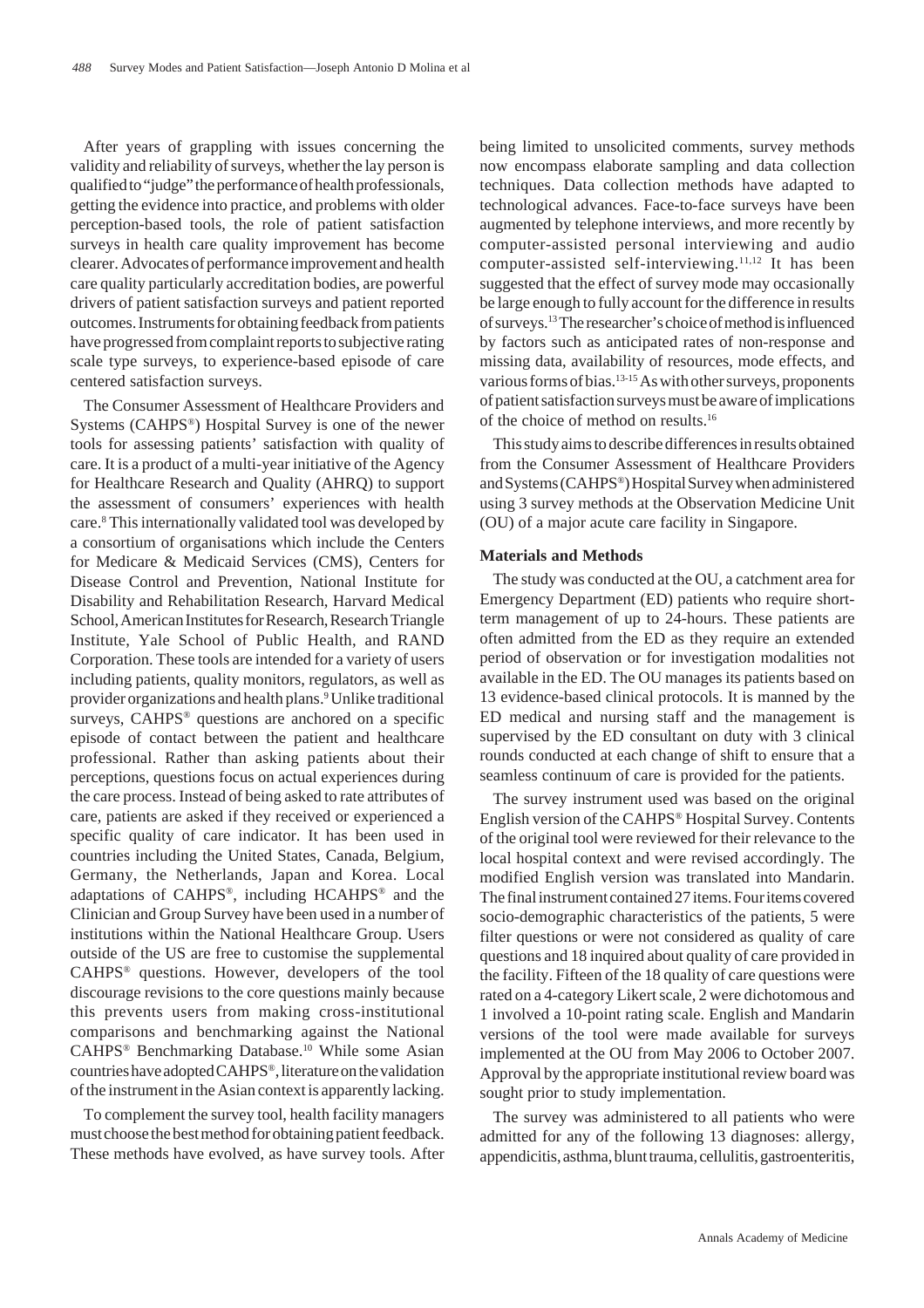Table 1. Demographic Characteristics of Subjects ( $N = 832$ )

gout, head injury, heart failure, hypoglycaemia, pneumonia, pyelonephritis and seizures. Trained data collectors provided the respondents with standard introductory information regarding objectives of the activity. Postdischarge phone interviews were conducted from May to September 2006. Follow-up calls were made whenever initial attempts were unsuccessful. Details of phone call attempts were logged, including whether or not the interview was successful. A single research assistant conducted the phone interviews. Succeeding phases of the survey from October 2006 to October 2007 involved data collection during hospitalisation. Through an information sheet, all patients admitted to the OU were invited to participate in the survey. The second phase of the study conducted from October to November 2006 and January to June 2007 involved a self-administered pen-and-paper survey using the same tool. During the third phase of the study conducted in July to October 2007, aside from self-administered surveys, subjects were given the option of a personal interview to further improve response rates. Proxy respondents were allowed if patients were unable to provide the necessary information in any of the three phases of the study. Only 1 research assistant conducted the face-to-face interviews.

# **Results**

There were 832 patients included in the study. The largest proportion of participants came from the 20 to 39 year age group (Table 1). More than half obtained at least secondary or technical education, had Chinese ethnicity, and mainly spoke Mandarin or other Chinese dialect at home.

Half (52.5%) of the respondents were surveyed through phone interview while only 3% opted for a personal interview (Table 2).

There were 1459 patients discharged from April to October 2006 who were eligible for phone interviews. However, only 437 phone interviews were completed (30.0%). The rest did not provide contact details, refused, could not be reached, did not finish the interview, could not communicate in English or Mandarin, or could not communicate on the phone due to their physical impairment.

# *Association Between Survey Mode and Responses to Questions*

Univariate analysis revealed that out of the 18 items pertaining to patients' satisfaction with quality of care, responses to 11 items (61.1%) were related to survey mode (Table 3). Socially desirable responses were obtained through face to face interview in 8 out of 11 (72.7%) questions. On the other hand, socially undesirable responses were obtained through phone interviews in 7 out of the 11

| <b>Characteristics</b>           | <b>Number</b> | $(\%)$ |
|----------------------------------|---------------|--------|
| Age (y)                          |               |        |
| $<$ 20                           | 89            | 10.8   |
| 20-39                            | 354           | 43.0   |
| 40-59                            | 214           | 26.0   |
| $60+$                            | 167           | 20.3   |
| Total                            | 824           | 100.0  |
| Gender                           |               |        |
| Male                             | 416           | 50.4   |
| Female                           | 409           | 49.6   |
| Total                            | 825           | 100.0  |
| Educational attainment           |               |        |
| None                             | 68            | 8.6    |
| Primary                          | 130           | 16.4   |
| Secondary or Technical education | 343           | 43.1   |
| Junior college                   | 52            | 6.5    |
| Degree or diploma                | 184           | 23.1   |
| Higher education                 | 18            | 2.3    |
| Total                            | 795           | 100.0  |
| Ethnicity                        |               |        |
| Chinese                          | 559           | 68.3   |
| Malay                            | 137           | 16.7   |
| Indian                           | 83            | 10.1   |
| Mixed & Others                   | 40            | 4.9    |
| Total                            | 819           | 100.0  |
| Main language spoken at home     |               |        |
| Mandarin                         | 309           | 37.9   |
| Chinese dialect                  | 139           | 17.0   |
| Malay                            | 116           | 14.2   |
| Tamil                            | 39            | 4.8    |
| English                          | 192           | 23.5   |
| Others                           | 21            | 2.6    |
| Total                            | 816           | 100.0  |

## (63.3%) questions.

Effects of survey mode on responses were explored further using logistic regression by controlling for age, gender, ethnicity, and educational attainment. Results of regression models for each of the 11 questions are summarised in Table 4. Multinomial regression was used for questions with more than 2 responses categories while binary logistic regression was used for questions with dichotomous outcomes.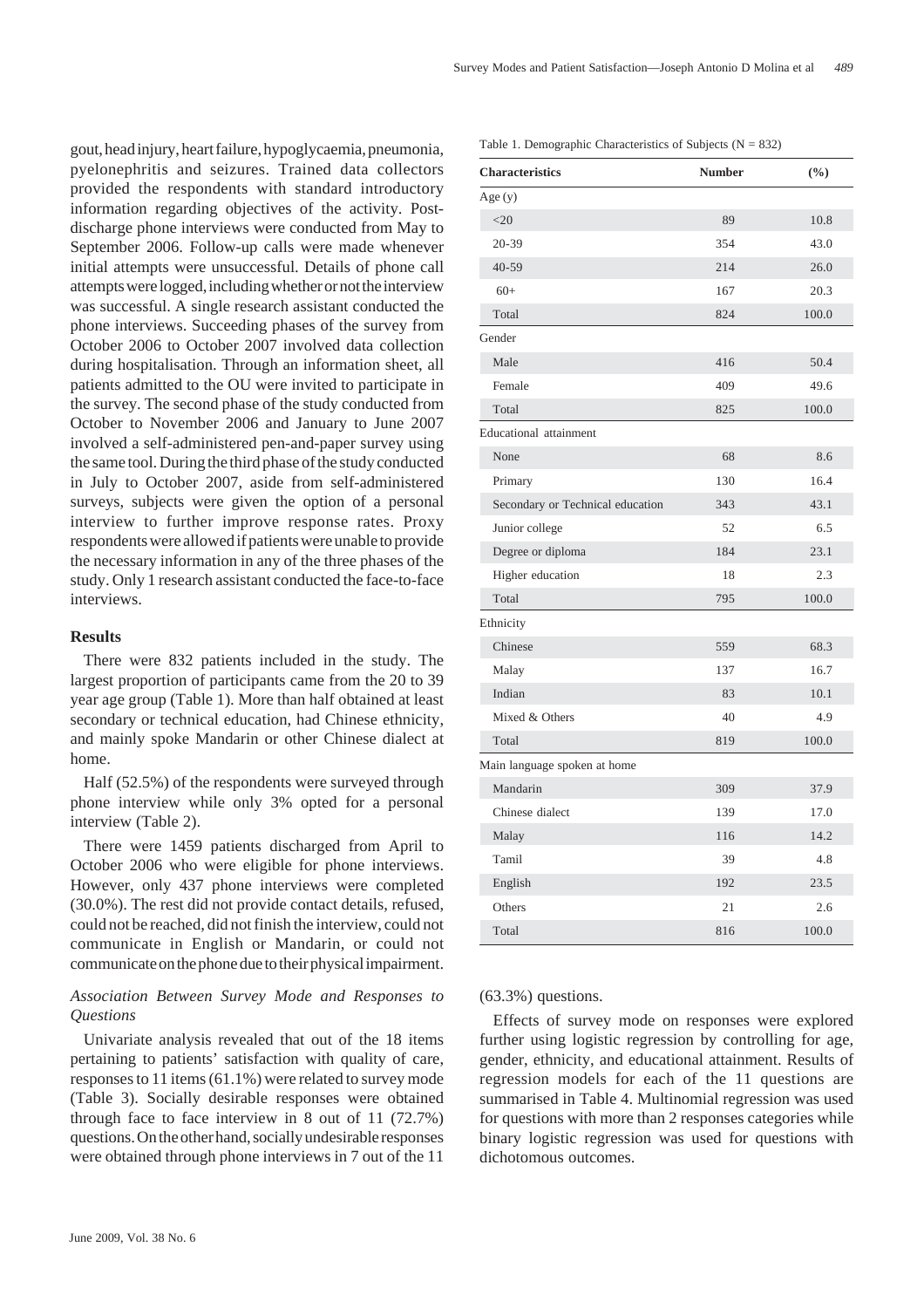| <b>Period</b>        |                                            | <b>Survey mode</b>                    |                                                   |                                  |
|----------------------|--------------------------------------------|---------------------------------------|---------------------------------------------------|----------------------------------|
|                      | <b>Phone interview</b><br>$n$ (% of total) | Self-administered<br>$n$ (% of total) | <b>Face to face interview</b><br>$n$ (% of total) | <b>Total</b><br>$n$ (% of total) |
| Apr to Oct '06       | 437(52.5)                                  | 0(0.0)                                | 0(0.0)                                            | 437 (52.5)                       |
| $Oct$ '06 to Jul '07 | 0(0.0)                                     | 124 (14.9)                            | 0(0.0)                                            | 124 (14.9)                       |
| Jul to Oct '07       | 0(0.0)                                     | 249 (22.9)                            | 22(2.6)                                           | 271 (32.6)                       |
| Total n (% of total) | 437 (52.5)                                 | 373 (44.8)                            | 22(2.7)                                           | 832 (100.0)                      |

#### Table 2. Distribution of Subjects by Survey Mode and Period Conducted

#### Table 3. Questions for which Responses were Associated with Survey Method\*

| <b>Question</b>                                                                                                            | <b>Survey method</b><br>associated with most<br>socially desirable response | <b>Survey method</b><br>associated with least<br>socially desirable response |
|----------------------------------------------------------------------------------------------------------------------------|-----------------------------------------------------------------------------|------------------------------------------------------------------------------|
| How often did the nurses treat you with courtesy and respect?                                                              | Face to face interview                                                      | Phone interview                                                              |
| How often did the nurses listen carefully to you?                                                                          | Face to face interview                                                      | Phone interview                                                              |
| How often did nurses explain things in a way you could understand?                                                         | Face to face interview                                                      | Phone interview                                                              |
| How often did the doctors treat you with courtesy and respect?                                                             | Face to face interview                                                      | Phone interview                                                              |
| How often did the doctors listen carefully to you?                                                                         | Face to face interview                                                      | Phone interview                                                              |
| How often did doctors explain things in a way you could understand?                                                        | Face to face interview                                                      | Phone interview                                                              |
| How often was the area around your room quiet?                                                                             | Face to face interview                                                      | Phone interview                                                              |
| How often did the hospital staff tell you what the medicine was for?                                                       | Phone interview                                                             | Face to face interview                                                       |
| How often did the hospital staff describe possible side effects in a<br>way you could understand?                          | Self administered                                                           | Face to face interview                                                       |
| Did you get information in writing about what symptoms or health problems<br>to look out for after you leave the hospital? | Face to face interview                                                      | Self administered                                                            |
| Would you recommend the EDTC to your friends and family?                                                                   | Phone interview                                                             | Face to face interview                                                       |

\* Significant at *P* <0.05

After controlling for the effects of socio-demographic characteristics, results showed that responses to 10 questions were affected by survey mode. This implies that responses to 10 out of the original 18 questions were influenced by survey method. Using phone interview as reference group, there were more responses obtained through selfadministered surveys which were more different than those obtained through face-to-face interviews. Out of 16 significant differences identified, 14 (87.5%) were from self-administered questionnaires. While face-to-face interviews generated the most number of socially desirable responses based on univariate analysis, after controlling for effects of demographic characteristics there were only 2 questions for which responses to face-to-face interviews were significantly different from phone interviews. Results of the logistic regression models showed very wide confidence intervals for odds ratios when face-to-face interview was compared with phone interview.

## **Discussion**

The applicability of a survey instrument in a particular setting must first be established before it can be used. Recognising that situations vary from one place to another, developers of CAHPS® allow customisation of the tool's contents to a certain extent. In fact, AHRQ encourages users in other settings to fund the development and validation of appropriate tools which may be an adaptation of the original instrument.10 For this survey, the original CAHPS® underwent a series of reviews, modifications, translations and tests in order to ensure its contextual relevance and appropriateness.

Results of this study demonstrate how mode effects may occur in the healthcare setting. Studies have attempted to compare data collection modes and to relate these to survey results. Points of comparison include response rates, completeness of data, cost, consistency of results, and responses obtained. While data on response rates for face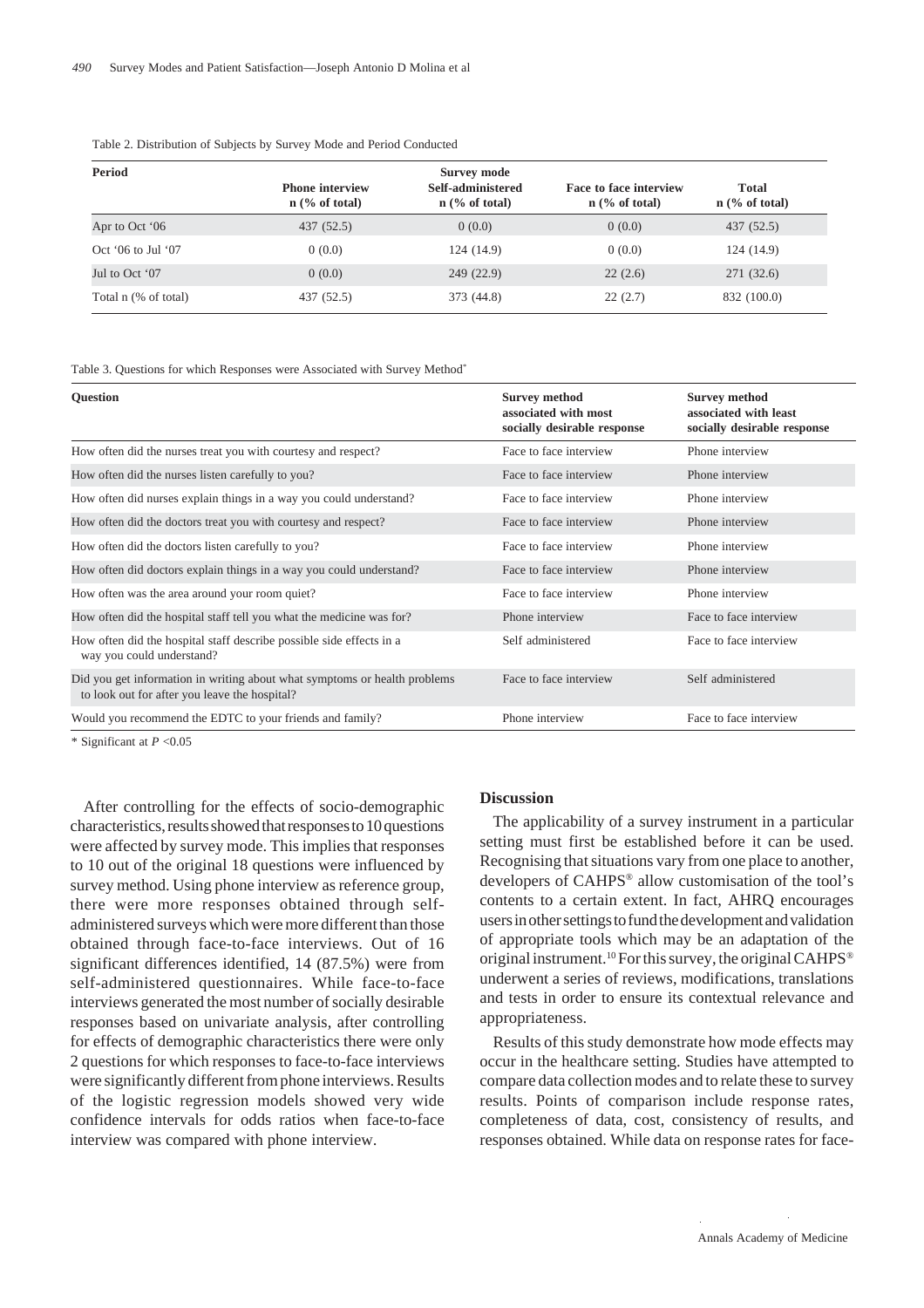Table 4. Logistic Regression Results for Effect of Survey Mode on Responses to Questions

| Question                                                                              | Survey mode significantly<br>different from phone interview | Odds ratio (OR)<br>(95% CI for ORs) |
|---------------------------------------------------------------------------------------|-------------------------------------------------------------|-------------------------------------|
| How often did the nurses treat you with courtesy and respect?                         |                                                             |                                     |
| Never or sometimes*                                                                   |                                                             |                                     |
| Usually                                                                               |                                                             |                                     |
| Always                                                                                | Self-administered                                           | 2.56(1.24, 5.30)                    |
| How often did the nurses listen carefully to you?                                     |                                                             |                                     |
| Never or sometimes*                                                                   |                                                             |                                     |
| Usually                                                                               |                                                             |                                     |
| Always                                                                                |                                                             |                                     |
| How often did nurses explain things in a way you could understand?                    |                                                             |                                     |
| Never or sometimes*                                                                   |                                                             |                                     |
| Usually                                                                               | Self-administered                                           | 2.54(1.28, 5.04)                    |
| Always                                                                                | Self-administered                                           | 2.37(1.23, 4.55)                    |
|                                                                                       |                                                             |                                     |
| How often did the doctors treat you with courtesy and respect?<br>Never or sometimes* |                                                             |                                     |
| Usually                                                                               | Self-administered                                           | 2.97(1.39, 6.36)                    |
| Always                                                                                | Self-administered                                           | 4.84(2.35, 9.96)                    |
|                                                                                       |                                                             |                                     |
| How often did the doctors listen carefully to you?                                    |                                                             |                                     |
| Never or sometimes*                                                                   |                                                             |                                     |
| Usually                                                                               | Self-administered                                           | 2.30 (1.22, 4.39)                   |
| Always                                                                                | Self-administered                                           | 3.20 (1.77, 5.79)                   |
| How often did doctors explain things in a way you could understand?                   |                                                             |                                     |
| Never or sometimes*                                                                   |                                                             |                                     |
| Usually                                                                               | Self-administered                                           | 1.94(1.07, 3.52)                    |
| Always                                                                                | Self-administered                                           | 2.27(1.31, 3.94)                    |
| How often was the area around your room quiet?                                        |                                                             |                                     |
| Never or sometimes*                                                                   |                                                             |                                     |
| Usually                                                                               | Self-administered                                           | 3.13 (1.98, 4.95)                   |
| Always                                                                                |                                                             |                                     |
| How often did the hospital staff tell you what the medicine was for?                  |                                                             |                                     |
| Never or sometimes*                                                                   |                                                             |                                     |
| Usually                                                                               | Self-administered                                           | 2.88(1.37, 6.05)                    |
| Always                                                                                |                                                             |                                     |
| How often did the hospital staff describe possible side effects in a way              |                                                             |                                     |
| you could understand?                                                                 |                                                             |                                     |
| Never or sometimes*                                                                   |                                                             |                                     |
| Usually Self-administered                                                             | Self-administered                                           | 2.13 (1.01, 4.50)                   |
| Always                                                                                |                                                             |                                     |
| Did you get information in writing about what symptoms or health problems             |                                                             |                                     |
| to look out for after you leave the hospital?                                         |                                                             |                                     |
| $No*$                                                                                 | Face-to-face                                                | 0.28(0.10, 0.76)                    |
| Yes                                                                                   | Self-administered                                           | 1.83 (1.31, 2.54)                   |
| Would you recommend the EDTC to your friends and family?                              |                                                             |                                     |
| Definitely yes*                                                                       |                                                             |                                     |
| Probably yes                                                                          | Self-administered                                           | 7.08 (4.85, 10.34)                  |
| Definitely or probably no                                                             | Face-to-face                                                | 6.51 (2.04, 20.72)                  |
|                                                                                       |                                                             |                                     |

\*Reference category for outcome

to-face interview and self-administered questionnaire groups were not collected in this study, the low response rate found for the phone interview group is consistent with findings of other studies. In a study by Feveile, the response rate of 56% for phone interview was lower than rates obtained for face-to-face interview and self-administered questionnaire.13 This study showed an even lower response rate of 30%. While face-to-face interviews are generally more costly than self-administered questionnaires and telephone interviews.<sup>17,18</sup> response rates for face-to-face interviews were considered superior to the other two modes.17,19 Except for surveys which ask sensitive questions,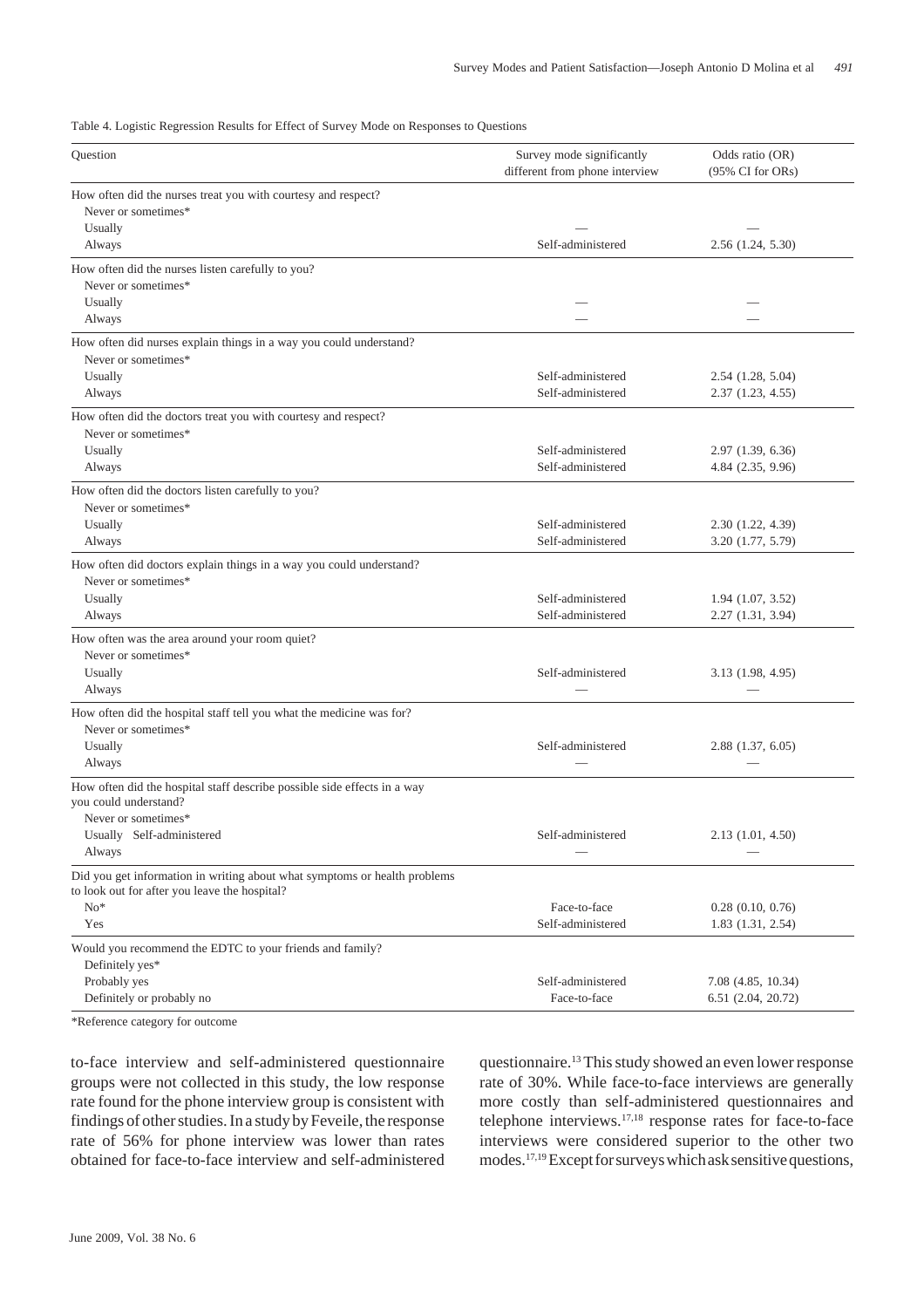response rates for self-administered questionnaires and phone interviews are often comparable.19,13,20 Studies have attempted to identify strategies for improving response rates. In a study by VanGeest,<sup>14</sup> even small financial incentives were shown to boost response rate. Non-monetary tokens were less effective. In order to improve response rates despite limited resources, some researchers have designed surveys which employ mixed modes of data collection. For example, a survey may begin by using phone interviews, later following up on non-respondents with face-to-face interviews. $21$ 

Most research on survey mode effects were initiated by social scientists and eventually taken on by professionals from non-health disciplines such as market researchers. With the growing interest in quality improvement, patient empowerment and the need for qualitative research in the health professions, individuals involved in surveys on patient satisfaction and patient-reported outcomes have become more discriminating in their choice of survey method. They adopted the findings of earlier studies and contextualised the methods into the healthcare setting. This has enabled them to identify peculiarities in survey mode effects when applied in healthcare. For example, the impact on survey results of a seller-buyer relationship in commerce may be very different from the impact resulting from a physician-patient relationship in healthcare. Patient satisfaction surveys tend to be skewed towards socially desirable responses because of the reluctance of patients to criticise caregivers<sup>22</sup> whom they may view as irreproachable.

In this study, variation in the distribution of responses between survey modes was observed. Based on univariate analysis, variation was greatest between face-to-face and phone interview. On the other hand, results of logistic regression showed that results obtained from selfadministered survey differed the most from phone interview. However, the small sample size of the face-to-face interview group was likely to be responsible for imprecise odds ratio estimates. It may therefore be premature to conclude that responses obtained from personal interviews are comparable to those obtained through phone interviews. Another observation was that compared to phone interview, face-toface interview generally produced more socially desirable responses. This observation may relate to the natural human desire to be seen in a positive light, especially in the presence of the interrogator. This finding is not shared by 2 social science researches which showed that telephone respondents were more likely to give socially desirable responses.23,24 On the other hand, medical and allied health studies have found no difference in agreement rates between face-to-face and phone interviews.25-30

Some authors suggest that survey mode may interact with other factors to affect response rates and actual responses. Race of the respondent and sensitivity of the topic are two such factors.<sup>13,19</sup> In a study by Andre,<sup>31</sup> a higher proportion of socially undesirable responses was obtained through mailed questionnaires compared to face-to-face and phone interviews when inquiring about sensitive topics such as abortion and birth control. In contrast, responses were similar when the topic was about health data. In another study, variation in response was observed when inquiring about the respondent's mental status, but not with the relatively innocuous topic of physical status.<sup>32</sup>

A few features of this study may have important implications on the findings. As this study was part of a project which aimed to describe patients' level of satisfaction rather than one primarily interested in the methods, no randomisation of survey modes was done. Each survey mode was carried out at different time periods instead of simultaneously, as would have been ideal for rigorous health service research. Possible differences in characteristics between patients who opted for a face-toface interview and self-administered survey mode may be a source of selection bias. In addition, restricting coverage to 13 specific diagnoses provided only minimal control over the effect of type of disease. Having been mainly concerned with real world assessment of patient satisfaction, data on disease acuity was not collected and was therefore, not taken into account in the analysis. These methodologic features reflect the project's original intent of serving quality improvement efforts at the ED rather than providing raw material for research.

## **Conclusion and Recommendations**

There are 3 levels at which surveys are most vulnerable to bias.15 The manner by which individual questions are designed, the way by which the questionnaire as a whole is designed, and the mode of administration of the questionnaire all affect responses obtained. In this study, the content and design of the questions was contextualised by subjecting the original instrument to a series of reviews and revisions by domain and methods experts. In addition, translation and back translation to the local language, as well as cognitive testing was conducted. Local researchers may consider improving the tool further by subjecting results to validity tests.

While questionnaire design is one factor which significantly affects the validity of survey results, this study focused on the effect of data collection methods on survey findings. Results revealed that after controlling for the effects of selected socio-demographic characteristics, responses to over half of the questions were influenced by survey mode. Although multivariate analysis showed that responses obtained through phone interview differed more from self-administered questionnaire than from face-to